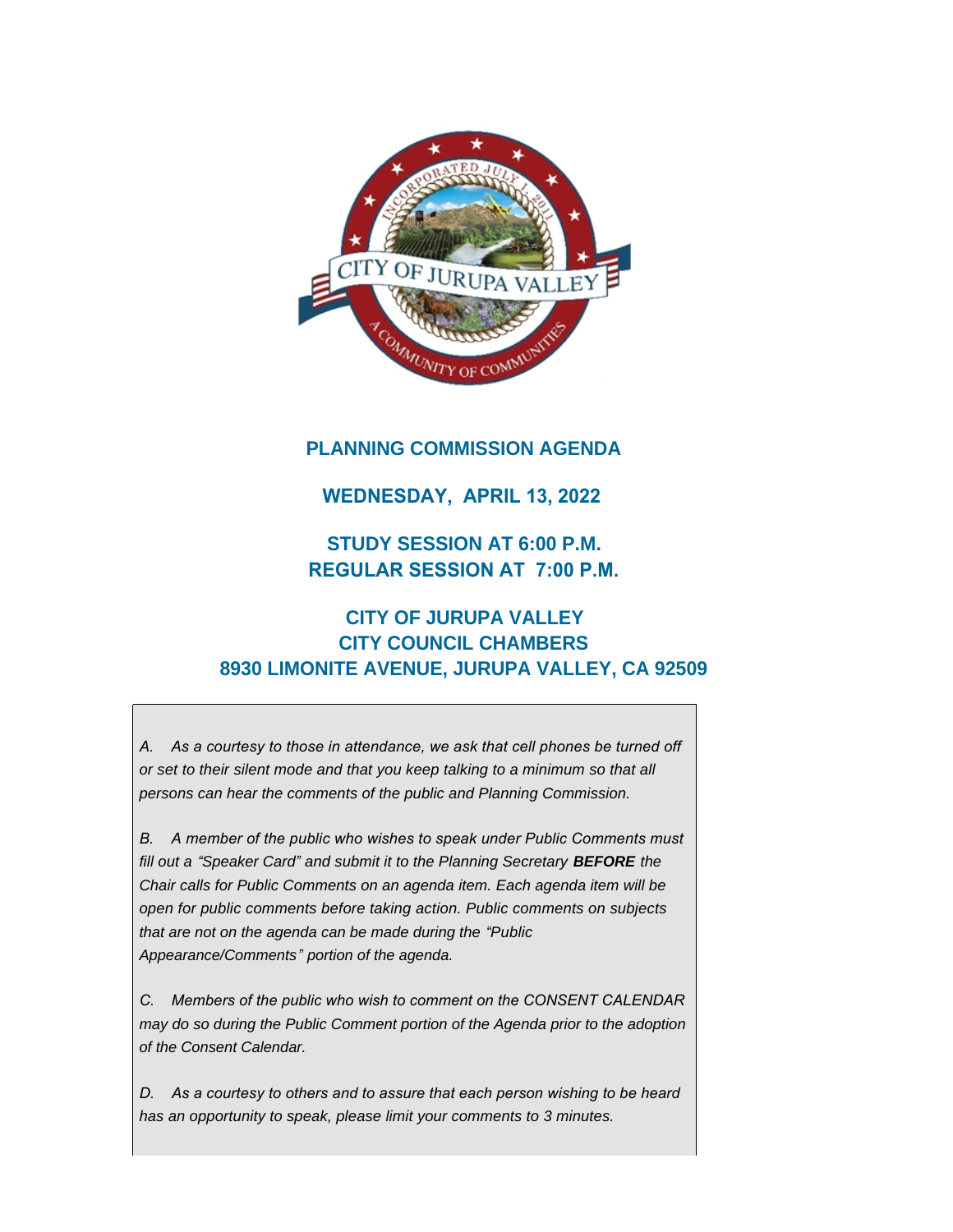### **STUDY SESSION - 6:00 P.M.**

## **I. CALL TO ORDER AND ROLL CALL**

| <b>CHAIR</b>         | <b>COMMISSIONERS</b> |
|----------------------|----------------------|
| HAKAN JACKSON        | <b>PENNY NEWMAN</b>  |
|                      | <b>ARLEEN PRUITT</b> |
| <b>CHAIR PRO TEM</b> | <b>LAURA SHULTZ</b>  |
| ARMANDO CARMONA      |                      |

## **II. PUBLIC APPEARANCE/COMMENTS (30 MINUTES)**

### **III. COMMISSION BUSINESS**

#### **ITEM NO. 1**

STUDY SESSION: Master Application (MA) No. 22045 (PAR22010)

PROJECT: 263 unit residential development consisting of 62 single-family lots, 119 townhomes, and 82 single-family clustered units. A commercial component will consist of 4 acres

LOCATION: Limonite Avenue bounded by Wineville Avenue to the west, 63rd Street to the south, and Dollar Self Storage to the east (APNS: 157-250-013 & 157-250-011)

APPLICANT: Wineville Marketplace, LLC

Documents:

#### **[ITEM NO. 1.PDF](https://www.jurupavalley.org/AgendaCenter/ViewFile/Item/511?fileID=639)**

### **REGULAR SESSION - 7:00 P.M.**

## **I. CALL TO ORDER AND ROLL CALL**

| <b>CHAIR</b>         | <b>COMMISSIONERS</b> |
|----------------------|----------------------|
| <b>HAKAN JACKSON</b> | <b>PENNY NEWMAN</b>  |
|                      | <b>ARLEEN PRUITT</b> |
| <b>CHAIR PRO TEM</b> | LAURA SHULTZ         |
| ARMANDO CARMONA      |                      |

## **II. PLEDGE OF ALLEGIANCE**

## **III. PUBLIC APPEARANCE/COMMENTS (30 MINUTES)**

## **IV. COMMISSION BUSINESS**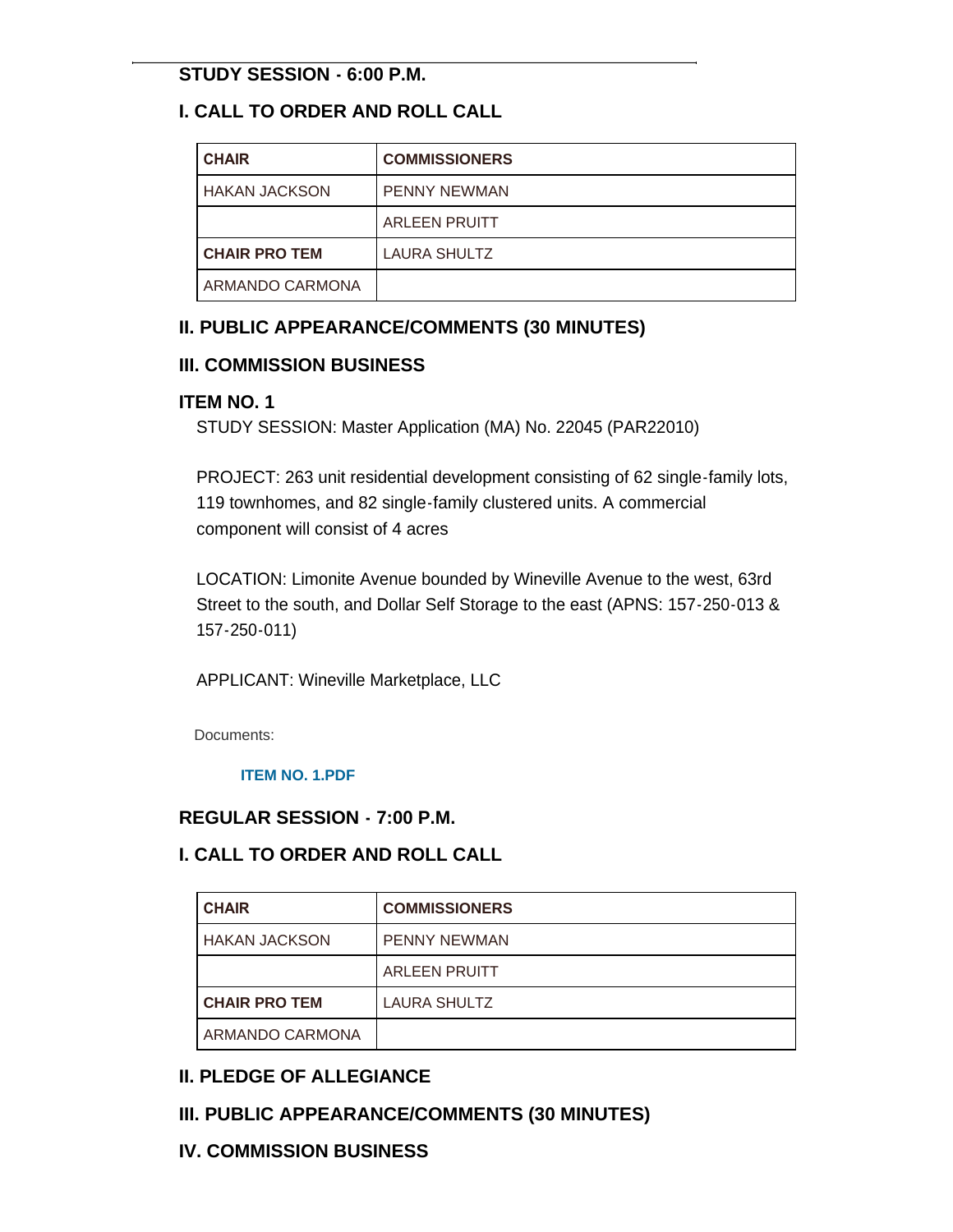#### **ITEM NO. 1**

CONTINUED STUDY SESSION (if necessary): Master Application (MA) No. 22045 (PAR22010)

PROJECT: 263 unit residential development consisting of 62 single-family lots, 119 townhomes, and 82 single-family clustered units. A commercial component will consist of 4 acres

LOCATION: Limonite Avenue bounded by Wineville Avenue to the west, 63rd Street to the south, and Dollar Self Storage to the east (APNS: 157-250-013 & 157-250-011)

APPLICANT: Wineville Marketplace, LLC

## **V. CONSENT CALENDAR**

**Agenda Items 2, 3, 4 and 5 are Consent Calendar Items. All may be approved by adoption of the Consent Calendar, by one (1) motion. There will be no separate discussion of these items unless Member(s) of the Planning Commission request that specific items be removed from the Consent Calendar for separate discussion and action.** 

#### **ITEM NO. 2**

Approval of Agenda

#### **ITEM NO. 3**

Approval of the Minutes

• March 23, 2022 Regular Meeting

Documents:

#### **[ITEM NO. 3.PDF](https://www.jurupavalley.org/AgendaCenter/ViewFile/Item/520?fileID=640)**

#### **ITEM NO. 4**

Summary of City Council Actions and Development Update

Documents:

#### **[ITEM NO. 4.PDF](https://www.jurupavalley.org/AgendaCenter/ViewFile/Item/521?fileID=641)**

#### **ITEM NO. 5**

City Manager's update report

Documents: